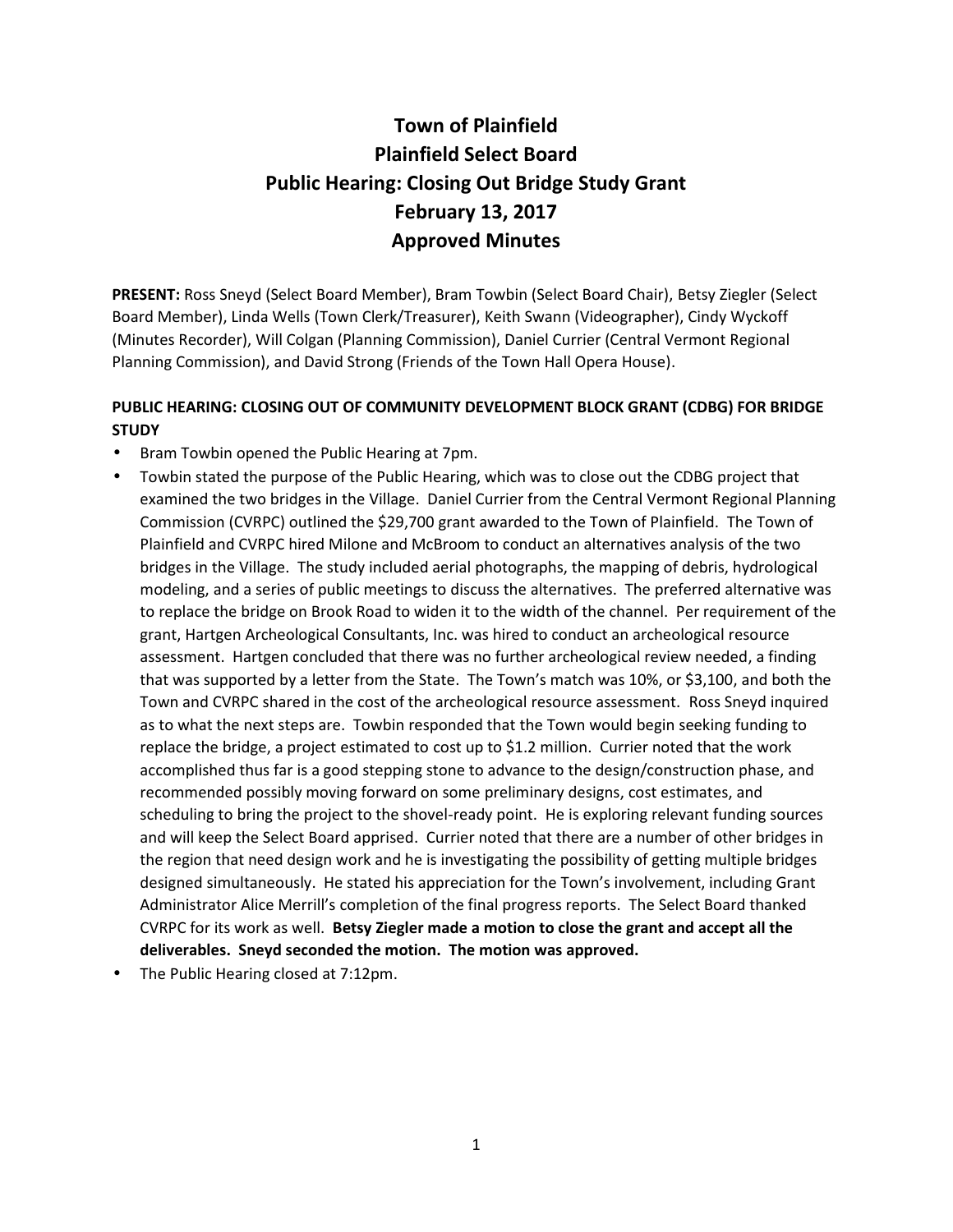# **Town of Plainfield Plainfield Select Board Meeting February 13, 2017 Approved Minutes**

**PRESENT:** Ross Sneyd (Select Board Member), Bram Towbin (Select Board Chair), Betsy Ziegler (Select Board Member), Linda Wells (Town Clerk/Treasurer), Keith Swann (Videographer), Cindy Wyckoff (Minutes Recorder), Will Colgan (Planning Commission), David Strong (Friends of the Town Hall Opera House), and Lori Barg (Resident, Go Hydro).

# **AGENDA**

- Announcements and Public Comment
- Town Clerk's Report
- Road Report
- Planning Commission Brief Update on Zoning
- Act 174 Survey
- Town Website Considering "govoffice" as Vendor
- Update on Cameron Road Property
- Update on Creamery Street Auction
- Discussion on Town Meeting Date Time and Place Set for this Year Should Future Meetings Be on Weekends or in the Evening to Increase Participation?
- Minutes

Towbin added two topics to the agenda: a presentation by Lori Barg on the possibility of a hydro dam at the Main Street bridge; and, consideration of a Request for Proposals for painting the Town Hall Opera House. **Sneyd made a motion to approve the revised agenda. Ziegler seconded the motion. The motion was approved.**

# **ANNOUNCEMENTS/PUBLIC COMMENT**

- David Strong noted that Towbin will be stepping down from the Select Board and that there are two candidates who have submitted petitions to be on the ballot at Town Meeting for the vacant position: Alexandra Thayer and James Volz. A "Meet the Candidates" night has been organized for voters to learn about their positions on 2/24/17 at 7pm at the Town Hall Opera House. Towbin has asked both candidates to provide a photo, bio, and summary, which he will post on social media prior to the event.
- Ziegler announced a "Be Prepared for (Almost) Anything" meeting by the Resiliency Committee on 2/15/17 at 6:30pm at the Fire Station. Towbin will post information on it tonight. Ziegler noted that information will be provided on dealing with a range of emergencies.
- Sneyd announced that the Blinking Light Gallery will be closing at the end of February and saluted the volunteers who have been running it over the past 20 years.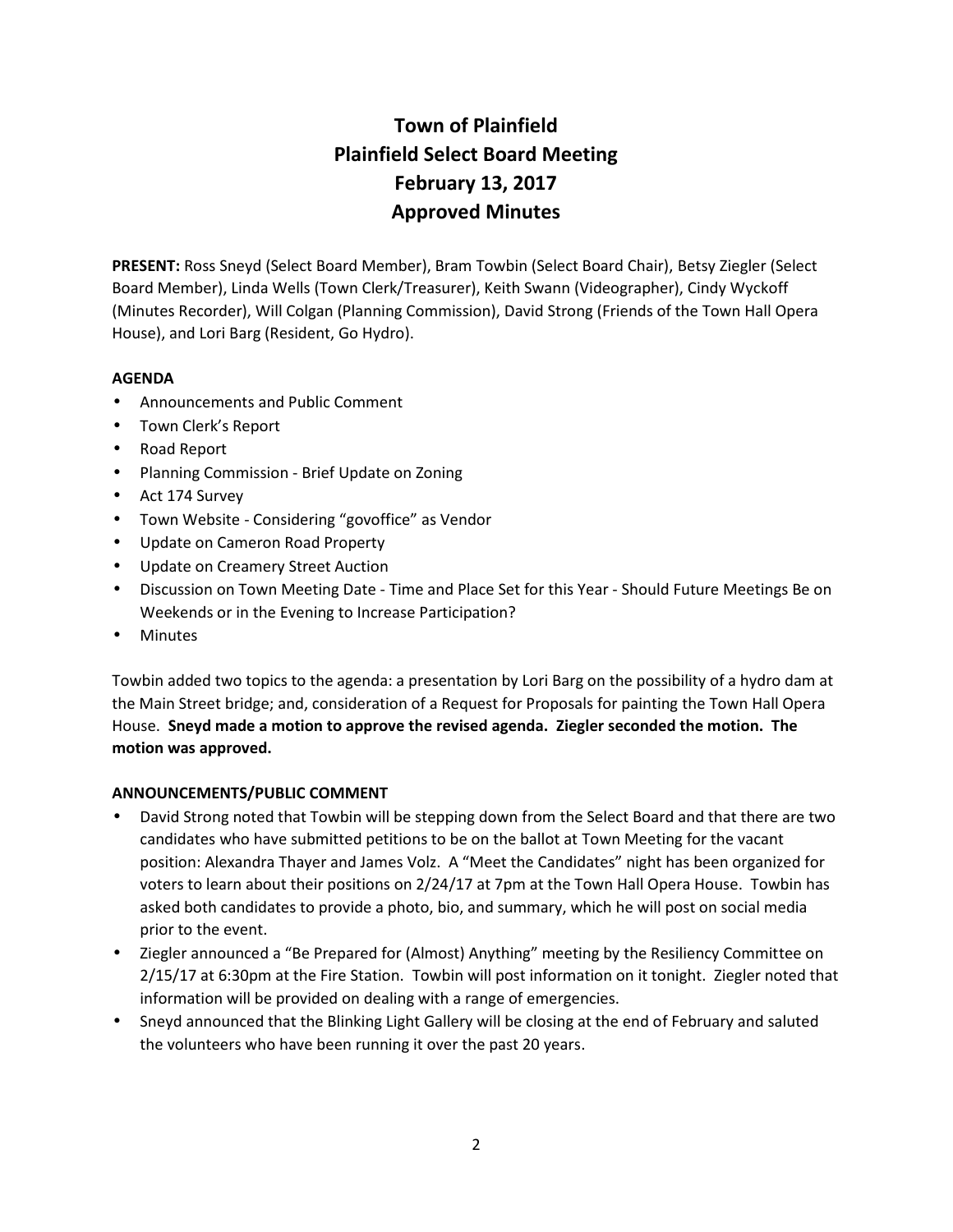# **TOWN CLERK'S REPORT**

- Town Clerk/Treasurer Linda Wells announced that there will be a public information meeting on the proposal for purchasing a new fire truck, at a cost of up to \$200,000, at the 2/27/17 Select Board meeting. The item will be on the ballot at Town Meeting.
- Wells announced that the Town annual reports will be mailed out next week.
- Wells stated that the ballots for absentee voting will be available on 2/15/17 for the Australian portion of Town Meeting.
- Wells reported that taxes came in very well and she is waiting to see if any that were postmarked by the due date come in by mail. She will have the warrant to Delinquent Tax Collector George Cushing by the end of the week to follow up with those who have not paid.
- Ziegler noted that the School Board is holding an annual school meeting, which she believes is on 2/28/17, regarding the upcoming school budget that will be voted on at Town Meeting.

# **OTHER BUSINESS: PERMIT APPROVALS**

- Towbin presented an access permit requested by Ryan Knapp and Katherine Kreis at 700 Country Club Road, which Road Foreman Mike Nolan has already approved. **Sneyd made a motion to approve the access permit for 700 Country Club Road. Ziegler seconded the motion. The motion was approved.**
- Towbin presented a liquor license renewal application from the Plainfield Co-op. **Ziegler made a motion to approve the liquor license renewal application from the Plainfield Co-op. Sneyd seconded the motion. The motion was approved.**
- Towbin presented a weight access fleet permit for Allen Lumber. **Ziegler made a motion to approve the weight access fleet permit for Allen Lumber. Sneyd seconded the motion. The motion was approved.**
- The Select Board opted to continue with the remaining fleet permit requests later in the meeting.

# **OTHER BUSINESS: DISCUSSION TOWN MEETING DATE - TIME AND PLACE SET FOR THIS YEAR - SHOULD FUTURE MEETINGS BE ON WEEKENDS OR IN THE EVENING TO INCREASE PARTICIPATION?**

 While Wells was still present, a brief discussion followed on the idea of holding Town Meeting on a weekend day rather than during a weekday to increase participation. Wells noted that in addition to the extra effort it would require, residents would have to come out twice because Australian ballot voting has to be held on the first Tuesday in March. Further discussion on the topic will continue later in the meeting.

## **PLANNING COMMISSION - BRIEF UPDATE ON ZONING**

 Will Colgan, chair of the Plainfield Planning Commission, introduced himself and gave an overview of the process currently underway of rewriting the Town's Zoning Regulations. He noted that the Development Review Board had recommended unifying the separate zoning, subdivision, and flood regulations into one document. The Planning Commission has also inserted additional River Hazard Zone regulations that include both inundation and erosion hazards. Colgan noted that zoning is driven by the Town Plan, and the current version of the Town Plan talks a lot about connectivity of natural resources. A recent natural resources inventory and State mapping that shows the locations of significant wildlife habitats and connectivity areas have provided the basis from which the Conservation Commission has made recommendations regarding impact regulations. The Planning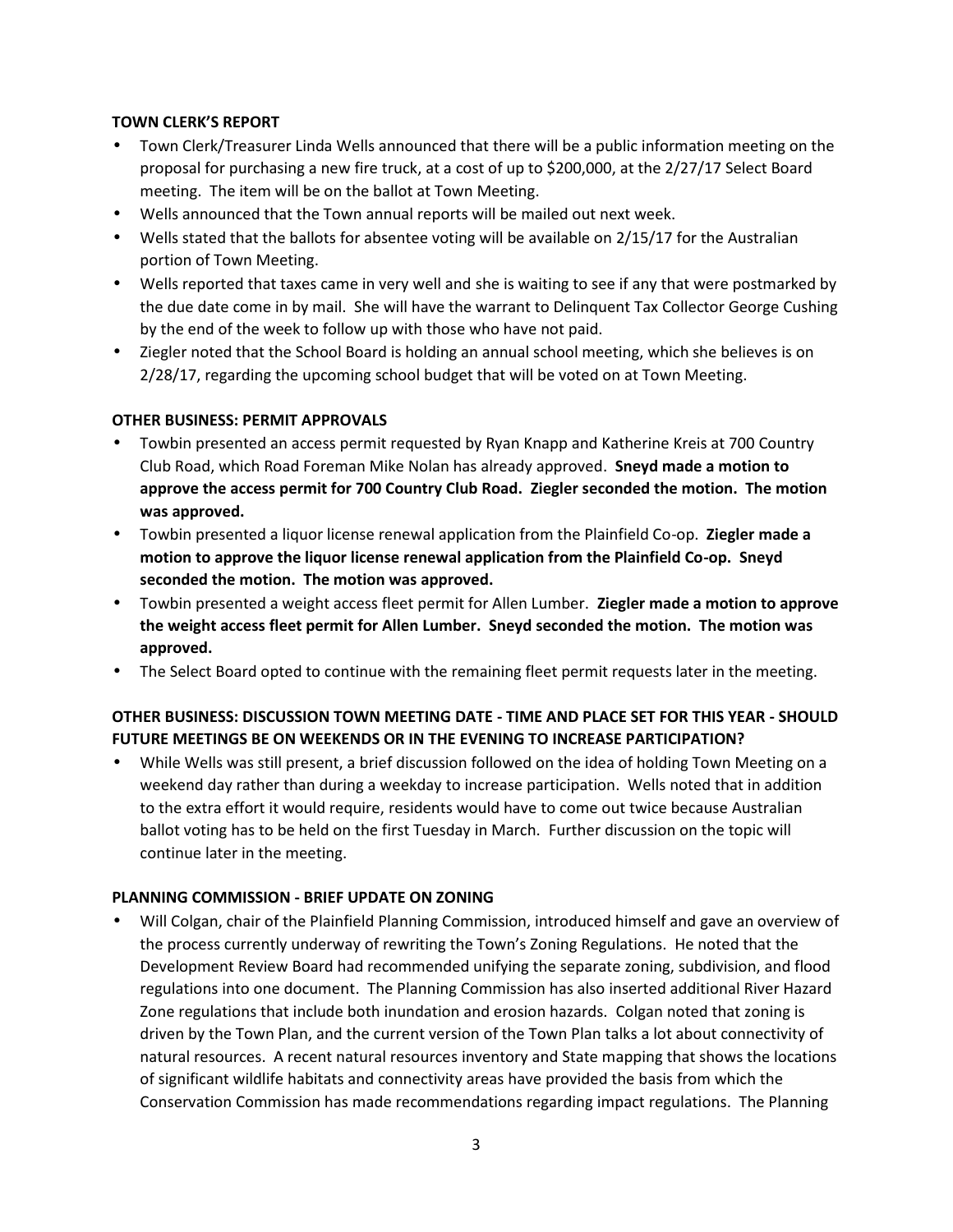and Conservation Commissions have been discussing what are legitimate regulatory needs for these natural resource requirements and will soon come up with a set of fact-based, standard guidelines to use in an advisory capacity rather than mandating regulations. Once the document is finalized, hearings will take place for public and Select Board input and approval. Towbin noted that statistically in Vermont, the flood zones themselves are not necessarily where flood damage occurs, but rather where things fall off cliffs. He stated that many grant applications specifically ask if a town has adopted favorable river corridor language in its zoning, which can affect whether the project will be funded. Colgan added that the percentage of government monetary compensation to a town after a flood event goes down if a municipality has not adopted such language. Towbin noted that he would like to have Plainfield's Energy Coordinator along with representatives from the Select Board, Planning Commission, and Conservation Commission engage in upcoming Act 174 discussions regarding the siting of renewable energy projects, and will be in contact to set up a meeting. In response to Ziegler's question about a public hearing on the draft Zoning Regulations, Colgan stated that he hopes the document will be ready in a month, then it needs to be warned for 30 days, then the Planning Commission will hold a public hearing, then the Select Board will hold a public hearing, and then it will be put to a Town-wide vote.

#### **CONSIDERATION OF A REQUEST FOR PROPOSALS FOR PAINTING THE TOWN HALL OPERA HOUSE**

 David Strong from the Friends of the Town Hall Opera House briefly reviewed work completed this fiscal year as part of the capital improvement plan for the building, which included putting on a new roof. Painting of the exterior of the building is scheduled for the upcoming fiscal year starting in July 2017, and Strong has come up with specifications for a Request for Proposals (RFP) to put the work out to bid. He noted that the proposed schedule is to advertise the RFP in a week or so with the requirement that bids be submitted no later than 4pm on 3/24/17. Towbin read aloud the language of the advertisement, which included painting the clapboard-sided front and sides of the building using three colors, and specifying that the work commence after 7/1/17 and be completed by 11/30/17. Strong noted that the work would be paid for by money in the Reserve Fund for the Town Hall Opera House. He estimated the cost to be approximately \$10,000. Strong has been in discussions with the State's Historic Preservation regarding a recommended color scheme along with others with whom he is consulting. Wells will advertise the RFP on Front Porch Forum and in the Times Argus. A brief discussion ensued regarding window replacement in the front and repair of a balcony window on the second floor. **Sneyd made a motion to approve advertising the Request for Proposals to paint the Town Hall Opera House. Ziegler seconded the motion. The motion was approved.**

#### **PRESENTATION BY LORI BARG ON THE POSSIBILITY OF A HYDRO DAM AT THE MAIN STREET BRIDGE**

 Towbin noted that Act 174 is asking towns to develop energy plans. He is on the Central Vermont Regional Planning Commission's Act 174 Committee, and while discussions have included mainly solar and wind projects, Towbin has invited Plainfield resident Lori Barg, an expert on hydro power, to speak on her work and specifically the possibility of placing a hydro project in Plainfield. Barg introduced herself, stating that she owns and operates two hydroelectric power plants in southern New Hampshire and has a patent application for an environmentally friendly hydroelectric power system, called Go Hydro, designed to be delivered, constructed, and producing power at existing dams within four-to-six weeks with no digging in the river and very little civil work. Studies have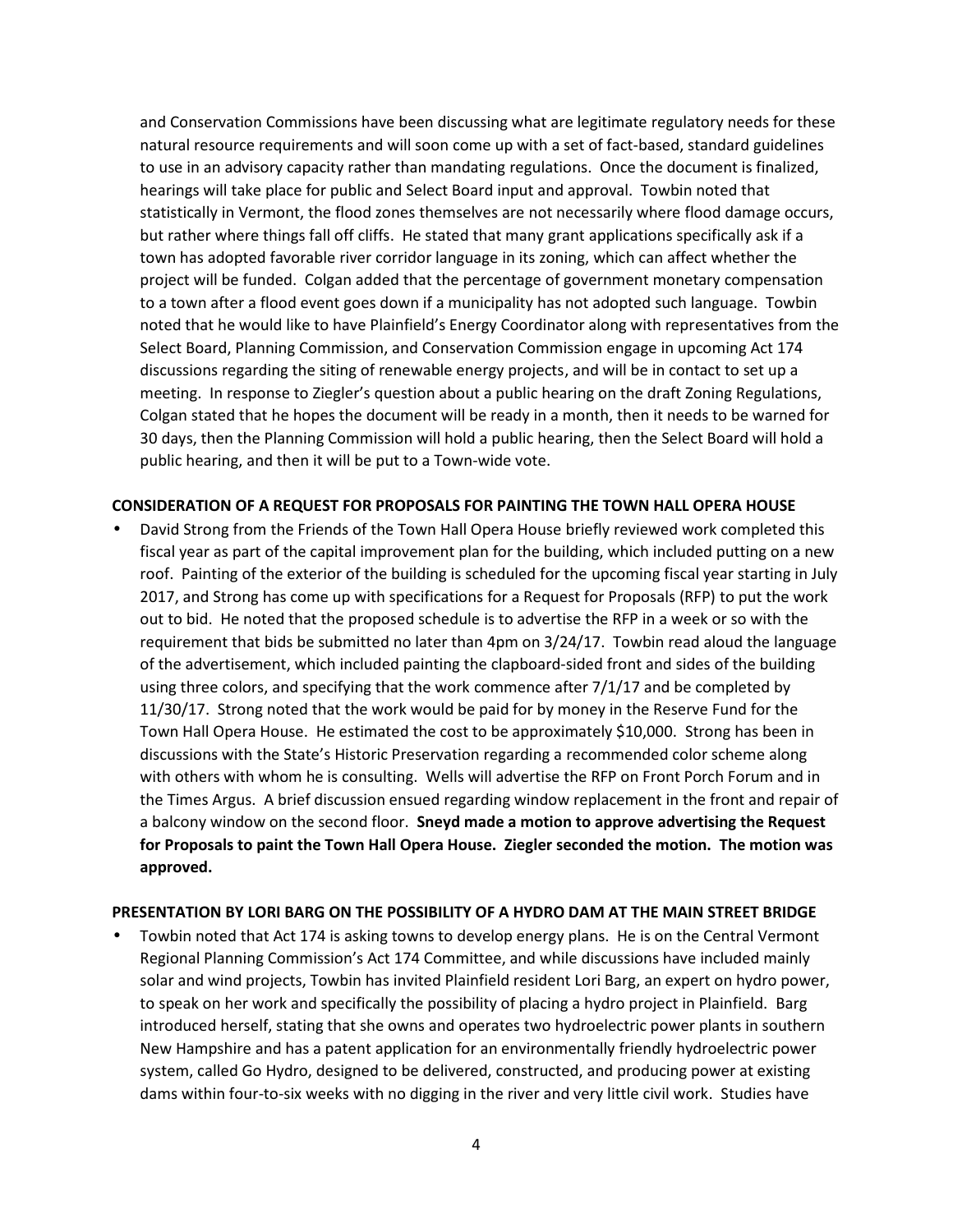determined that in over 77,000 dams in the country, 75,000 don't have power. She will be building and installing the first pilot project this year in Peterborough, New Hampshire. Barg noted New England's history of hydro being its traditional power source. The Town of Plainfield owns the dam on the Winooski River at Main Street, which the State dam safety inspector had previously determined to be a great dam. Barg reviewed efforts in the past 10 years to build a small hydro system at that location, noting impediments encountered such as potentially expensive studies required by the Vermont Agency of Natural Resources (ANR), costly ongoing system maintenance, interaction and interconnectivity issues with utility companies, and high site-specific engineering costs, all of which her system has surmounted. Barg noted her company is looking for additional pilot sites where systems will be installed at cost. Discussion followed regarding typical power generation levels, potential sources of income for a municipality with a hydro system, regulatory requirements, fish safety measures, and noise issues. Barg estimated equipment costs for the system at under \$250,000 and noted that next steps would be to get support from the Governor and Historic Preservation to make it easier to get the project through ANR. Towbin suggested that Barg talk in front of the Central Vermont Regional Planning Commission's Act 174 Committee, which he will raise at the next meeting, to help spur the State as well as the possibility of identifying a centralized person who might manage this and other local hydro projects. Barg noted enabling legislation that was passed by the State Legislature four or five years ago calling to expedite five-to seven pilot hydro sites, which has never happened. Discussion ensued on dam failures, the amount of power that could be generated from untapped dam sites in the State, and co ownership/operation options with utilities. The Select Board thanked Barg for providing the information.

## **OTHER BUSINESS: CONTINUATION OF PERMIT APPROVALS**

- Towbin presented the following fleet permit requests for approval:
	- o Hillcrest Trucking
	- o John Bogie-JFB Trucking
	- o Kingsbury Companies
	- o McCullough Crushing

**Sneyd made a motion to approve the fleet permit requests for Hillcrest Trucking, John Bogie-JFB Trucking, Kingsbury Companies, and McCullough Crushing. Ziegler seconded the motion. The motion was approved.**

## **TOWN WEBSITE - CONSIDERING "GOVOFFICE" AS VENDOR**

 Towbin explained that GovOffice is a nationwide website design service for municipalities. Sneyd noted that he has sent an email to the company regarding cost, but has not yet heard back. Towbin recommended having a transactional-based site where people can fill out forms online. Sneyd stated that GovOffice provides site design and hosting that would be populated locally. Towbin noted that Plainfield residents Andy Robinson and Jan Waterman have generously offered to pay for the start-up costs. Sneyd suggested having a local webmaster to help guide the Town and interface with GovOffice. Ziegler noted the need for easy posting and maintaining up-to date information. It was agreed to keep the topic on the agenda for the next Select Board meeting and, in the meantime, Sneyd will follow up with additional information and costs.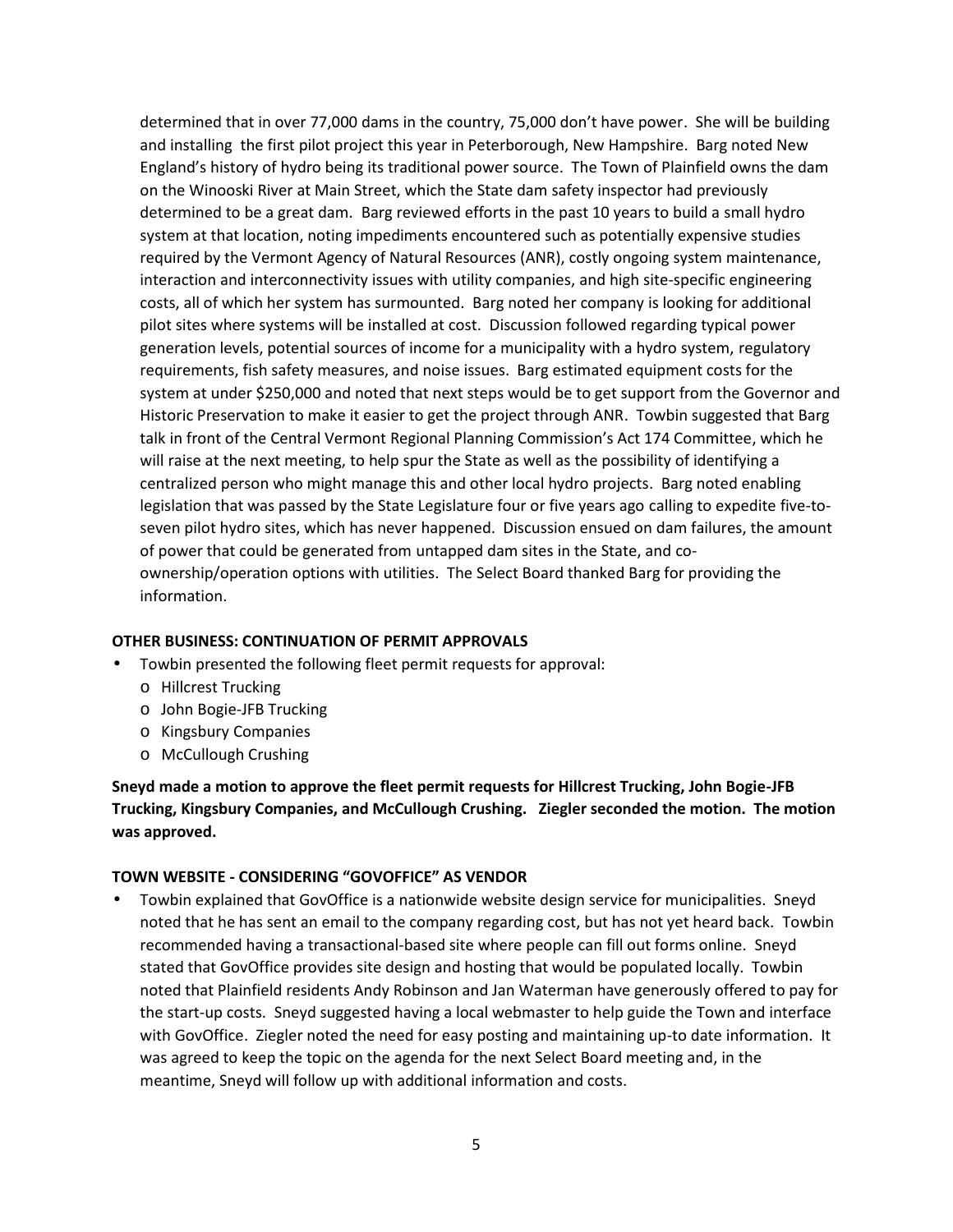### **UPDATE ON CAMERON ROAD PROPERTY**

 Towbin briefly reviewed the situation of the house and garage on Cameron Road that are in danger of falling into the Great Brook, noting that he has been working with the owner and the Two Rivers- Ottauquechee Regional Commission to purchase the property and raze the buildings. Towbin noted that the no-to-minimum cost to the Town regarding the process would prevent a potentially catastrophic situation that would cost the Town dearly in dollars and the safety of first-responders if no action were to be taken. Despite the various difficulties involved, the process is progressing. Sneyd and Ziegler thanked Towbin for his perseverance in the matter.

## **UPDATE ON CREAMERY STREET AUCTION**

 Towbin reported on the auction that was scheduled last week for the house at 13 Creamery Street, noting that despite the attendance of two people interested putting in serious bids on the property, the auctioneer informed them that the bank had cancelled the auction. Another auction date has been set up for 2/15/17 at 11am, when hopefully the process will advance. Towbin noted that while there is nothing illegal involved, the process of selling such "zombie houses" is very flawed. He gave a brief background on what has transpired over the past two years regarding the property as well as steps that the State Legislature might take to incentivize institutions to help hasten the process. Towbin added that in addition to the blight in the community, the Town has incurred roughly \$4- 6,000 in emergency repairs to prevent flooding on Creamery Street and in dealing with a vermin infestation. The Town has a lien on the property and those funds will be recovered when the property is sold. Ziegler thanked Towbin for his follow-up on the issue.

## **CONTINUATION OF THE DISCUSSION REGARDING TOWN MEETING**

 Towbin noted complaints by some residents who are not able to make Town Meeting and asked if it might be held at night or on a weekend day. He repeated reasons cited by Wells earlier regarding the additional effort involved as well as residents having to come out twice due to requirements that Australian voting be held on the first Tuesday in March. It was unclear if the Select Board could change the date or if it needs a town-wide vote. It was decided that the issue could be raised during "Other Business" at Town Meeting, although Sneyd noted that those who cannot make a weekday Town Meeting would not be present for the discussion. A brief discussion ensued on the practice of beginning Town Meeting with a list of delinquent taxpayers. Noting feedback received on the petition to make Plainfield a sanctuary city, Towbin reported the Select Board's decision to move the item to "Other Business" to prevent a binding vote because of the question of how sanctuary city status might affect the Town in terms of government funding. A group will make a presentation examining the issues at the next Select Board meeting.

#### **MINUTES**

 Sneyd noted a minor correction to the minutes from the 1/23/17 Select Board meeting. **Sneyd made a motion to approve the minutes from the 1/23/17 Select Board meeting as amended. Ziegler seconded the motion. The motion was approved.**

#### **OTHER BUSINESS**

 A brief discussion took place on the final budget to ensure that a mathematical error had been corrected. Towbin will check in with Wells to make sure.